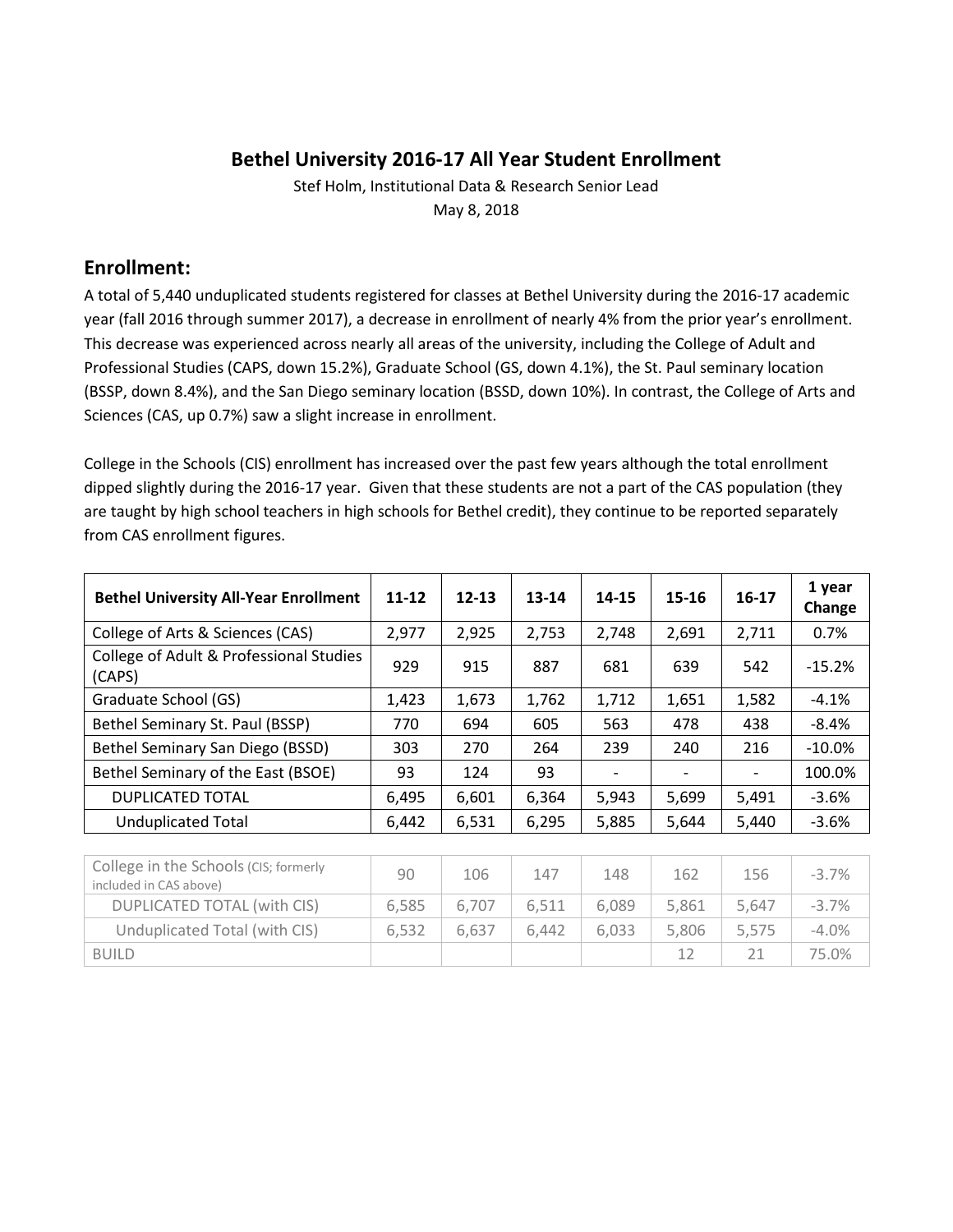Fifty-one students were enrolled in more than one school, as follows. These students could be enrolled concurrently in more than one school (e.g. "dual enrollment") or sequentially (e.g. finish an undergraduate degree in the fall, and continue to graduate school in the spring).

- 20 students in CAPS and GS
- 14 students in CAS and GS
- 9 students in CAS and CAPS
- 3 students in BSSP and BSSD
- 2 students in CAPS and BSSP
- 1 student in CAS and BSSP
- 1 student in GS and BSSP
- 1 student in CAS, CAPS, and GS

Total duplicated enrollment at Bethel University for 2016-17 was 5,491. (This counts each student once for each school in which they were enrolled).

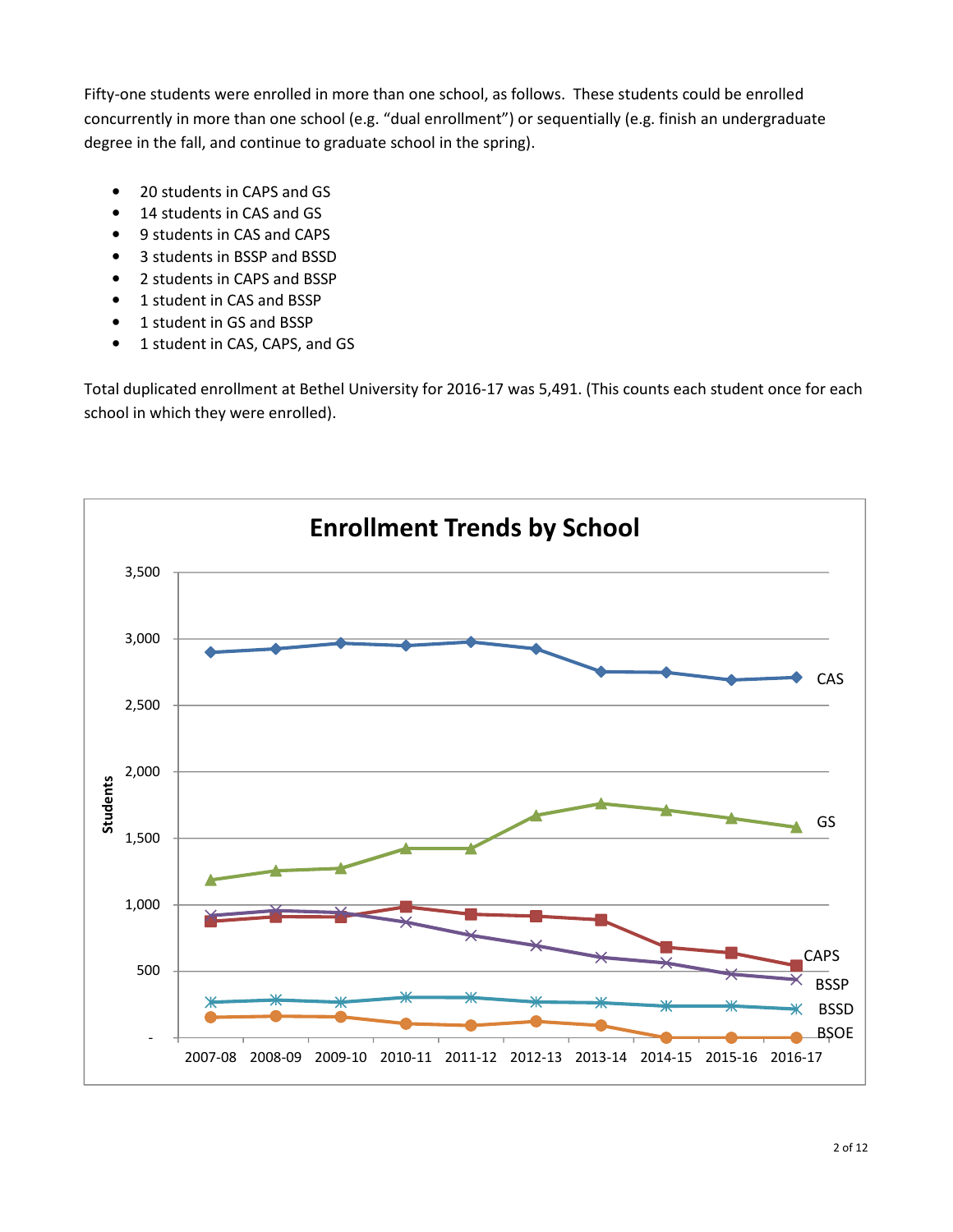#### **Gender:**

Gender balance for 2016-17 was 61.3% female, up slightly from 61.2% female the year before. While CAS, CAPS and GS remained relatively stable in terms of gender balance, BSSP females increased from 33.5% of the population to 34.2%, while BSSD females experienced a marginal decrease from 46.7% of the population to 46.3%.



# **Age:**

CAS continues to maintain a median age of 20, with about 95% of students being under the age of 25. Median ages for the remainder of the schools are in the mid to upper 30's. At a median age of 34, GS and BSSD continue to be the two sites with the youngest population after CAS.

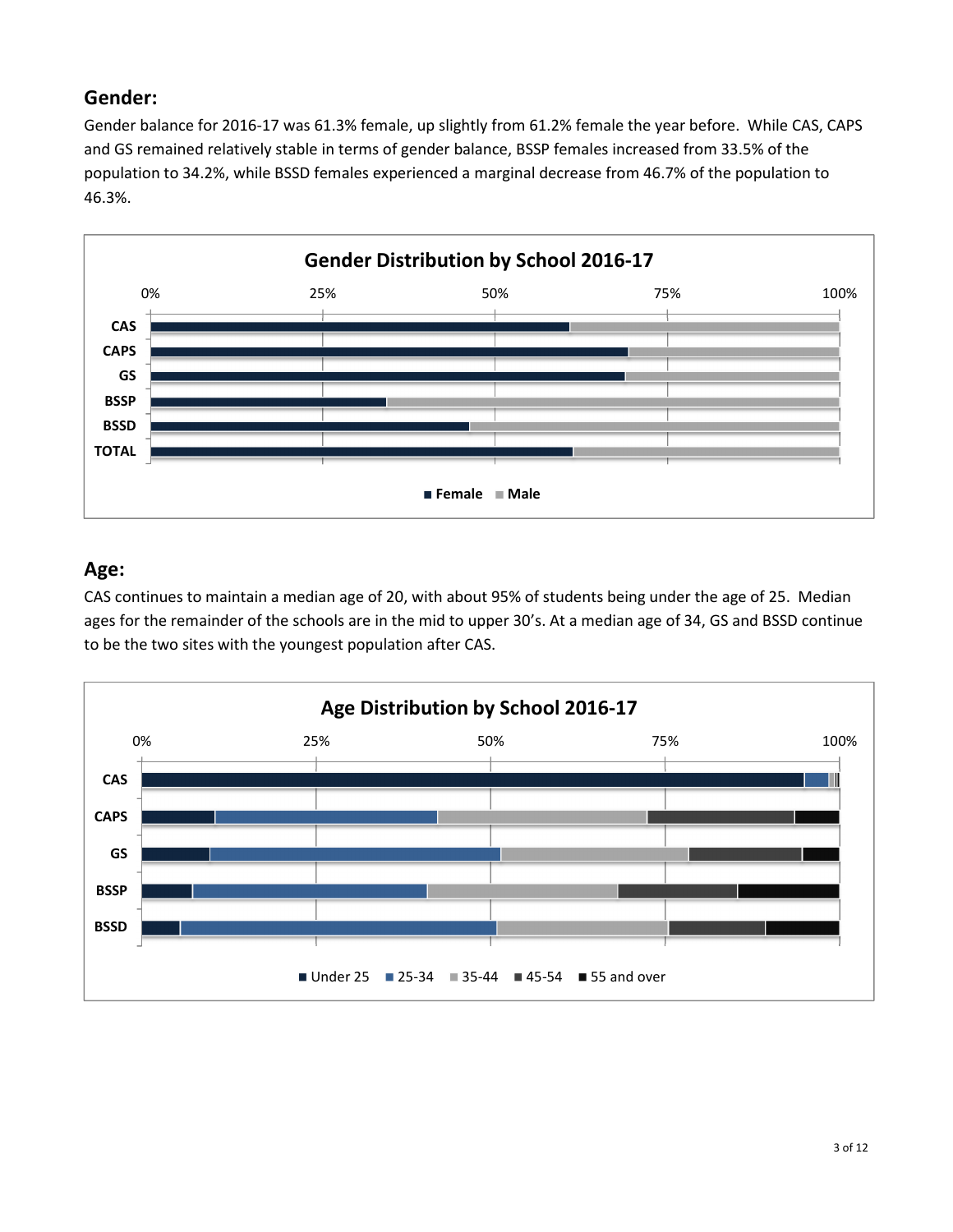# **Race/Ethnicity:**

The percent of students of color at all Bethel schools increased in 2016-17 to a new high of 18.9% of students with a known race/ethnicity (excluding non-resident aliens). This is the ninth straight year of incremental increases in this percentage.

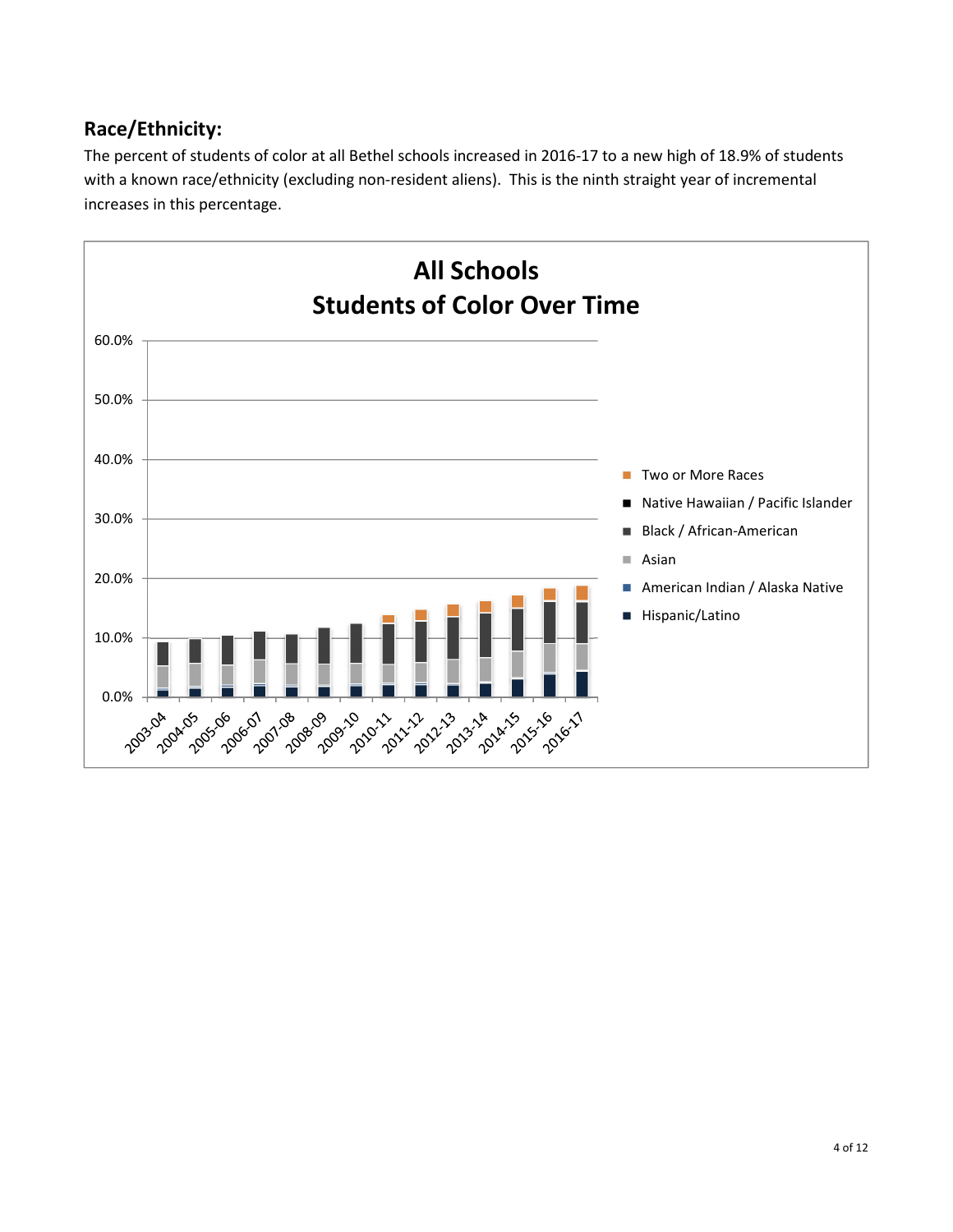The overall increase in racial and ethnic diversity at the university (excluding non-resident aliens) was driven by increases in CAS (up from 12.9% to 13.9%), and GS (up from 18.9% to 20.0%). CAS diversity displayed another significant increase, growing from 12.9% to 13.9% largely attributed to the launch of the ActSix program.

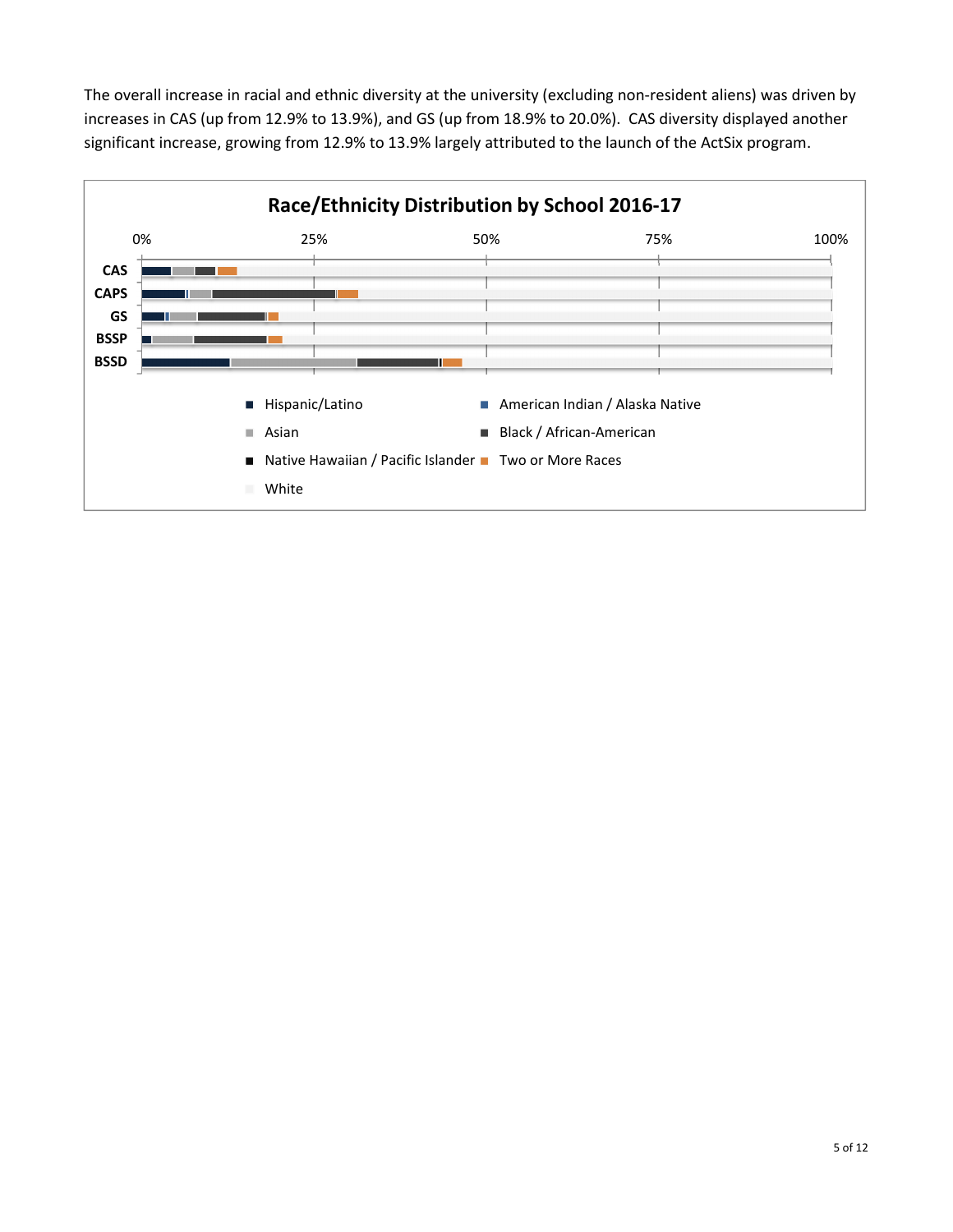## **Credit Levels:**

 $\overline{a}$ 

Total registered credits for the entire university fell 3.0% from the prior year. GS saw decreases in total registered credits but also saw the average credit level per student marginally increase from 13.7 to 13.8. CAPS experienced a 15% decrease in enrollment, but experienced a slight increase of 15.5 to 15.6 in the average credit level per student. In CAS, the increase in registered credits was driven primarily by a marginally increased enrollment, with average credits per student remaining stable. BSSP's median credit level remained at 12 and the overall enrollment was 8.4% lower than the previous year. BSSD saw both median credit levels per student and the average per enrolled student stay the same.<sup>\*</sup> The decrease in overall credits at the seminary is due to the decrease in enrollment at both BSSP and BSSD.



Please note that zero credit students are most often SMEP (music) students in CAS and either master's thesis or doctrinal dissertation continuation students in GS, BSSP and BSSD.

<sup>\*</sup> Note: for comparison purposes, quarter credits used prior to 2013-14 in the seminary have been converted to semester equivalents.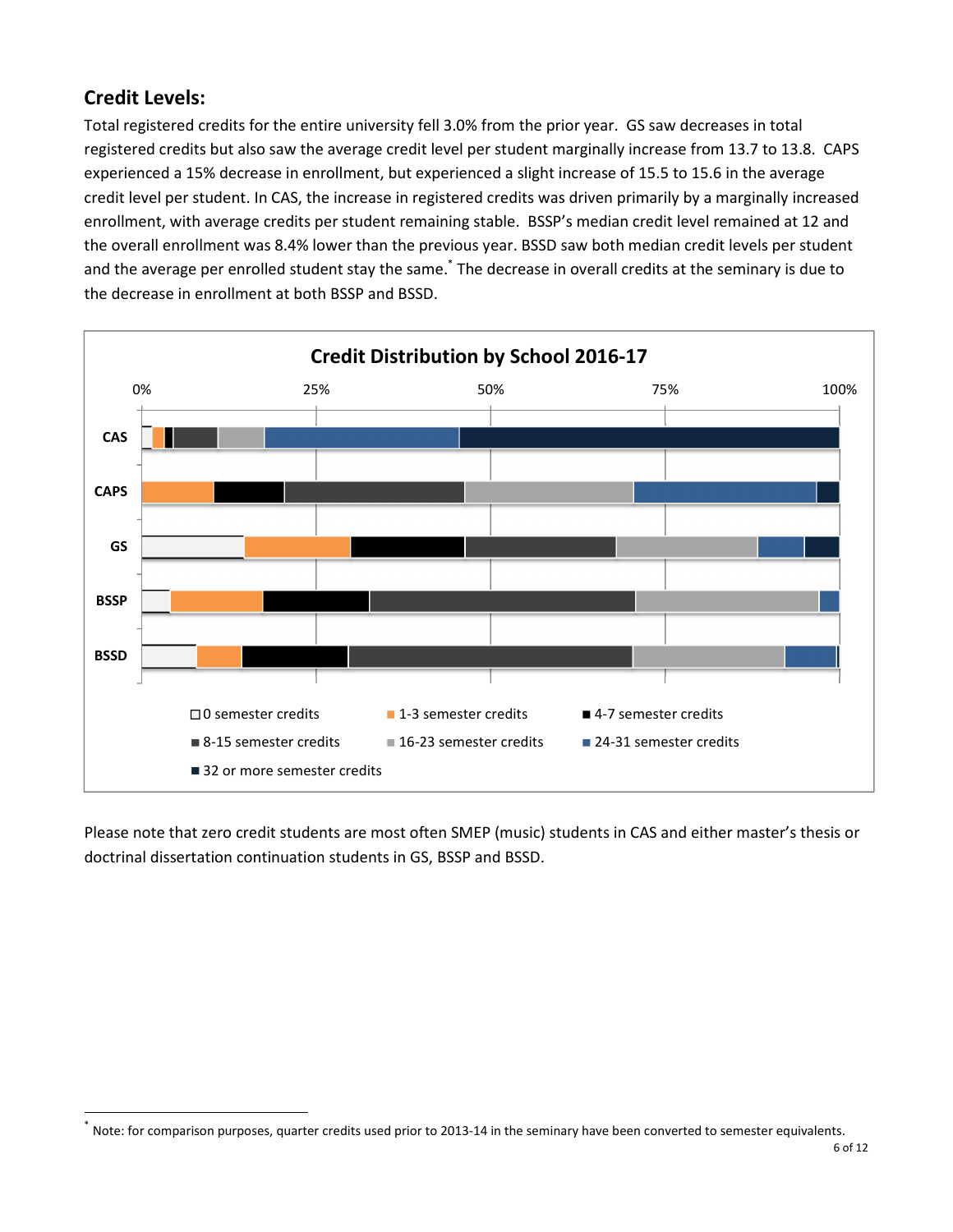## **State and Country:**

In 2016-17, Bethel University enrolled students from 46 states (all except Delaware, Idaho, Vermont, West Virginia and D.C.), and 24 foreign countries. The state with the largest contingent of Bethel students continues to be Minnesota (77% of all enrollment), followed by California (4.3%), Wisconsin (4.1%), Illinois (1.9%), and Iowa (1.9%), with similar percentages to prior years in these states.



#### **Number of Students Enrolled by State – All Schools**

#### **Marital Status:**

Marital status is no longer thoroughly collected and recorded for a majority of Bethel University students with increasing unknown statuses in CAS, CAPS and GS. Detail can be found in the appendix of this report.

#### **Denomination:**

The percentage of Bethel University students affiliated with Converge Worldwide continued to drop, from 11.7% to 10.5% in 2016-17. This continues a 9-year trend downward from nearly 25% in 2007-08. Some of the drop may be attributed to the fact students do not necessarily know the denomination of the church they attend. Affiliation with Lutheran denominations has now surpassed that of Converge Worldwide, with 17.0% identifying as Lutheran.

#### **Note:**

Additional data and graphs for all of the above categories, including longitudinal data back to the 2003-04 academic year, is in a separate Excel document, available upon request.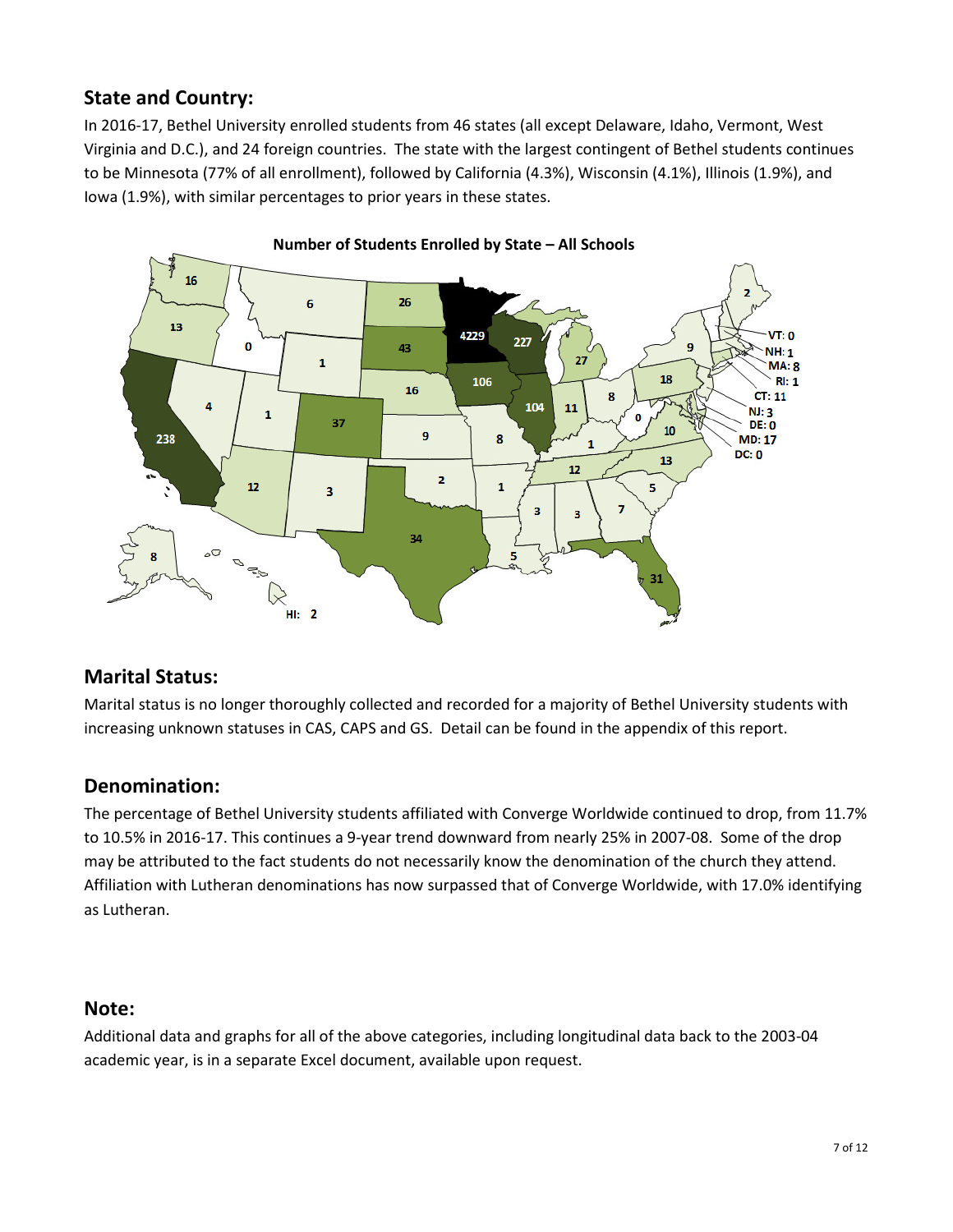# **Appendix – Data Detail for 2016-17:**

|                         | <b>CAS</b>  | <b>CAPS</b> | GS        | <b>BSSP</b> | <b>BSSD</b> | <b>TOTAL</b> |       |
|-------------------------|-------------|-------------|-----------|-------------|-------------|--------------|-------|
|                         |             |             |           |             |             |              |       |
| <b>TOTAL Enrollment</b> | 2711        | 542         | 1584      | 438         | 216         | 5491         |       |
| <b>TOTAL Enrollment</b> |             |             |           |             |             |              |       |
| <b>Unduplicated</b>     |             |             |           |             |             | 5440         |       |
|                         |             |             |           |             |             |              |       |
|                         | <b>CAS</b>  |             |           |             |             |              |       |
| <b>GENDER</b>           | (minus CIS) | <b>CAPS</b> | <b>GS</b> | <b>BSSP</b> | <b>BSSD</b> | <b>TOTAL</b> |       |
| Female                  | 1650        | 376         | 1091      | 150         | 100         | 3367         |       |
| Percent of Total        | 60.86%      | 69.37%      | 68.88%    | 34.25%      | 46.30%      | 61.32%       |       |
| Male                    | 1061        | 166         | 493       | 288         | 116         | 2124         |       |
| Percent of Total        | 39.14%      | 30.63%      | 31.12%    | 65.75%      | 53.70%      | 38.68%       |       |
|                         |             |             |           |             |             |              |       |
| <b>TOTAL</b>            | 2711        | 542         | 1584      | 438         | 216         | 5491         |       |
|                         |             |             |           |             |             |              |       |
|                         | <b>CAS</b>  |             |           |             |             |              |       |
| <b>MARITAL STATUS</b>   | (minus CIS) | <b>CAPS</b> | <b>GS</b> | <b>BSSP</b> | <b>BSSD</b> | <b>TOTAL</b> |       |
| Single                  | 577         | 30          | 164       | 79          | 73          | 923          | 55.4% |
| Married                 | 64          | 45          | 226       | 253         | 123         | 711          | 42.7% |
| Divorced/Separated      | 2           | 3           | 4         | 10          | 11          | 30           | 1.8%  |
| Widowed                 | 0           | 0           | 1         | 0           | 1           | 2            | 0.1%  |
|                         |             |             |           |             |             |              |       |
| <b>TOTAL Known</b>      | 643         | 78          | 395       | 342         | 208         | 1666         |       |
|                         |             |             |           |             |             |              |       |
| Unknown                 | 2068        | 464         | 1189      | 96          | 8           | 3825         |       |
|                         |             |             |           |             |             |              |       |
|                         |             |             |           |             |             |              |       |
| AGE (as of Jan 1,       | <b>CAS</b>  |             |           |             |             |              |       |
| 2017)                   | (minus CIS) | <b>CAPS</b> | GS        | <b>BSSP</b> | <b>BSSD</b> | <b>TOTAL</b> |       |
| Mean                    | 20.7        | 37.4        | 36.0      | 39.6        | 37.6        | 29.8         |       |
| Median                  | 20          | 36          | 34        | 37          | 34          | 25           |       |
|                         |             |             |           |             |             |              |       |
| Under 25                | 2571        | 57          | 155       | 32          | 12          | 2827         | 51.6% |
| 25-34                   | 95          | 172         | 659       | 147         | 98          | 1171         | 21.4% |
| 35-44                   | 22          | 162         | 425       | 119         | 53          | 781          | 14.2% |
| 45-54                   | 10          | 114         | 257       | 75          | 30          | 486          | 8.9%  |
| 55 and over             | $10\,$      | 35          | 85        | 64          | 23          | 217          | 4.0%  |

**TOTAL Known age 2708 540 1581 437 216 5482**  Unknown 3 3 2 3 1 0 9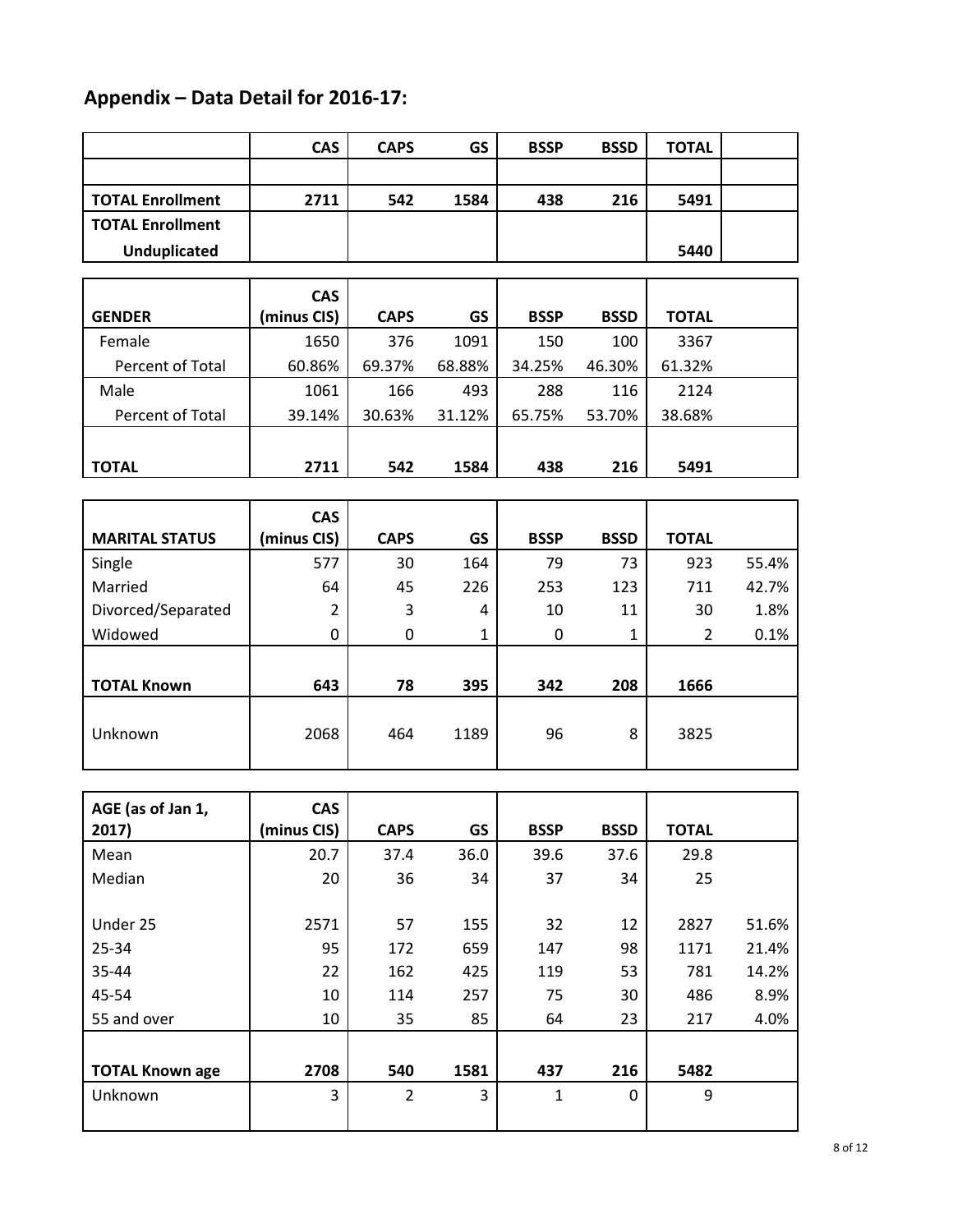| <b>DENOMINATION</b>             | <b>CAS</b>     | <b>CAPS</b>             | GS          | <b>BSSP</b>             | <b>BSSD</b>             | <b>TOTAL</b>   |       |
|---------------------------------|----------------|-------------------------|-------------|-------------------------|-------------------------|----------------|-------|
| Converge Worldwide (BGC)        | 214            | 14                      | 68          | 84                      | 17                      | 397            | 10.5% |
| Other Baptist (sub-total)       | 290            | 42                      | $71\,$      | 38                      | 12                      | 453            | 12.0% |
| American                        | 103            | $11\,$                  | 22          | 11                      | $\overline{\mathbf{4}}$ | 151            | 4.0%  |
| Conservative                    | 37             | $\mathsf S$             | 6           | 5                       | $\pmb{0}$               | 53             | 1.4%  |
| G.A.R.B                         | 1              | $\pmb{0}$               | $\pmb{0}$   | $\pmb{0}$               | $\mathbf 1$             | $\overline{2}$ | 0.1%  |
| Independent                     | 40             | 13                      | $20\,$      | $\boldsymbol{6}$        | $\mathbf{1}$            | 80             | 2.1%  |
| North American                  | 36             | 6                       | 3           | $\overline{\mathbf{4}}$ | $\pmb{0}$               | 49             | 1.3%  |
| Other                           | 66             | $\overline{\mathbf{4}}$ | 11          | $\overline{\mathbf{4}}$ | $\overline{2}$          | 87             | 2.3%  |
| Southern                        | $\overline{7}$ | $\mathbf{3}$            | 9           | 8                       | $\overline{\mathbf{4}}$ | 31             | 0.8%  |
| Assembly of God                 | 106            | 23                      | 45          | 24                      | 9                       | 207            | 5.5%  |
| Catholic                        | 166            | 53                      | 172         | $\pmb{0}$               | $\pmb{0}$               | 391            | 10.4% |
| Christian & Missionary Alliance | 51             | $\,8\,$                 | 24          | 23                      | 3                       | 109            | 2.9%  |
| Covenant                        | 118            | 9                       | 31          | 23                      | 3                       | 184            | 4.9%  |
| <b>Evangelical Free</b>         | 279            | 25                      | 57          | 24                      | 5                       | 390            | 10.3% |
| Lutheran                        | 329            | 50                      | 221         | 37                      | 4                       | 641            | 17.0% |
| Mennonite                       | 4              | $\pmb{0}$               | $\mathbf 1$ | $\overline{2}$          | $\pmb{0}$               | $\overline{7}$ | 0.2%  |
| Methodist                       | 28             | $\boldsymbol{6}$        | 26          | 11                      | 4                       | 75             | 2.0%  |
| Non-Denominational              | 175            | 6                       | 23          | 34                      | 83                      | 321            | 8.5%  |
| Presbyterian                    | $30\,$         | $\boldsymbol{7}$        | $18\,$      | $\bf 8$                 | 19                      | 82             | 2.2%  |
| Other Protestant                | 231            | 46                      | 125         | 62                      | 46                      | 510            | 13.5% |
| Jewish                          | $\overline{2}$ | $\pmb{0}$               | $\pmb{0}$   | $\pmb{0}$               | $\mathbf 0$             | $\overline{2}$ | 0.1%  |
| <b>Buddhist</b>                 | 0              | $\pmb{0}$               | $\pmb{0}$   | $\pmb{0}$               | $\pmb{0}$               | $\pmb{0}$      | 0.0%  |
| <b>TOTAL Known Denomination</b> | 2023           | 289                     | 882         | 370                     | 205                     | 3769           |       |
| Unknown                         | 688            | 253                     | 702         | 68                      | 11                      | 1722           |       |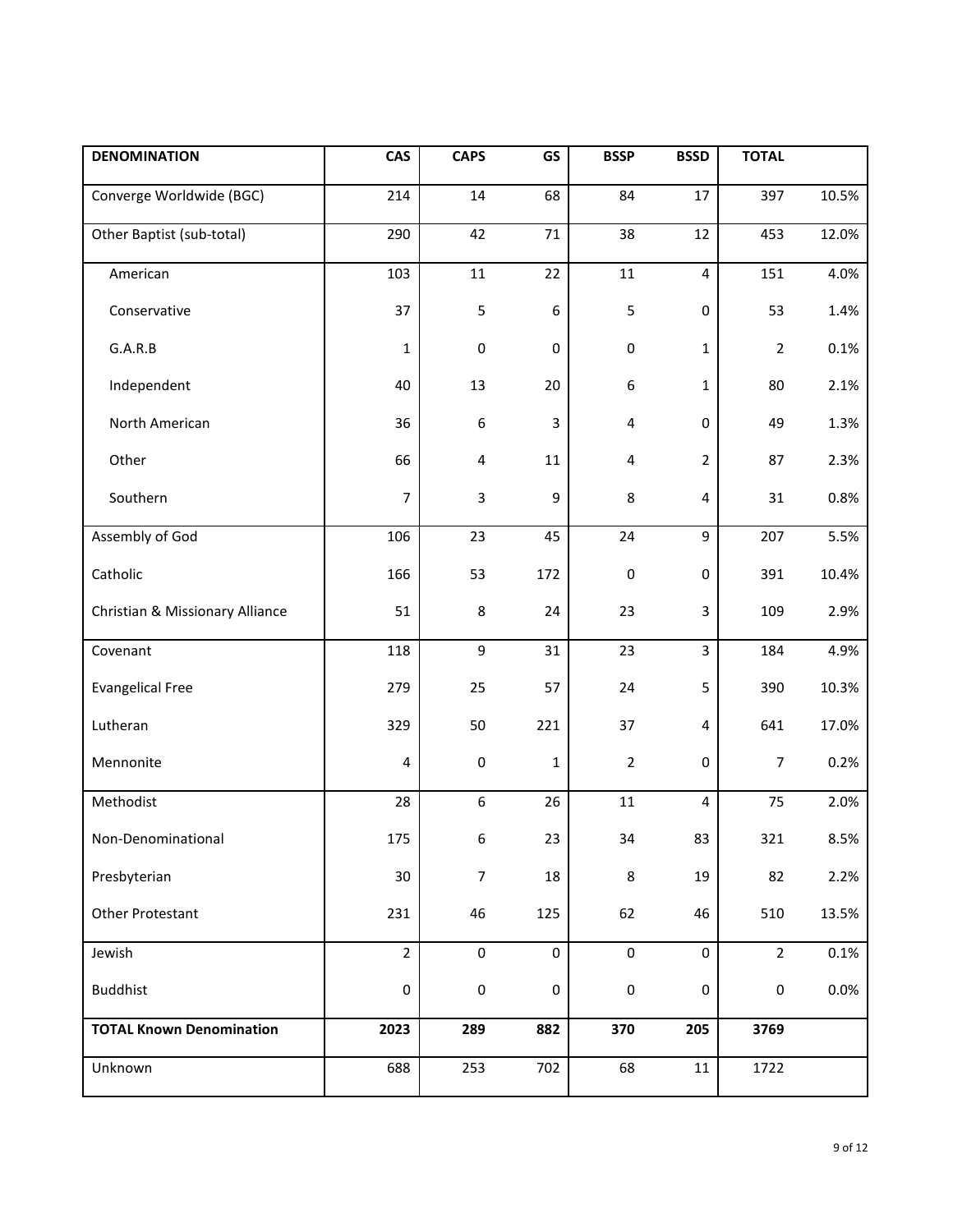| RACE/ETHNICITY                     | <b>CAS</b>   | <b>CAPS</b>    | GS    | <b>BSSP</b> | <b>BSSD</b>  | <b>TOTAL</b> |       |
|------------------------------------|--------------|----------------|-------|-------------|--------------|--------------|-------|
| Hispanic/Latino                    | 113          | 27             | 45    | 6           | 26           | 217          | 4.4%  |
| American Indian / Alaska Native    | $\mathbf{1}$ | $\overline{2}$ | 9     | 0           | 0            | 12           | 0.2%  |
| Asian                              | 85           | 14             | 53    | 24          | 37           | 213          | 4.3%  |
| Black / African-American           | 80           | 76             | 131   | 43          | 24           | 354          | 7.1%  |
| Native Hawaiian / Pacific Islander | 4            | $\mathbf{1}$   | 4     | 0           | $\mathbf{1}$ | 10           | 0.2%  |
| Two or More Races                  | 78           | 13             | 23    | 9           | 6            | 129          | 2.6%  |
| Non-Resident Alien                 | 9            | $\mathbf{1}$   | 21    | 6           | 3            | 40           | 0.8%  |
| Sub-Total                          | 370          | 134            | 286   | 88          | 97           | 975          | 19.6% |
| White                              | 2228         | 290            | 1062  | 318         | 108          | 4006         | 80.4% |
| <b>TOTAL Known Ethnicity</b>       | 2598         | 424            | 1348  | 406         | 205          | 4981         |       |
| Percent of Color/International     | 14.2%        | 31.6%          | 21.2% | 21.7%       | 47.3%        | 19.6%        |       |
| Unknown                            | 113          | 118            | 236   | 32          | 11           | 510          |       |

| <b>ENROLLMENT</b>                                                                                       | <b>CAS</b> | <b>CAPS</b> | GS    | <b>BSSP</b> | <b>BSSD</b> | TOTAL  |  |
|---------------------------------------------------------------------------------------------------------|------------|-------------|-------|-------------|-------------|--------|--|
| <b>Total Registered Semester Credits for</b><br>Year (Quarter Credits converted to<br>Semester Credits) | 79721      | 8482        | 18157 | 4987        | 2662        | 114009 |  |
| <b>Median Credit Load</b>                                                                               | 32         | 15          | 12    | 12          | 14          | 19     |  |
| Avg. per enrolled student                                                                               | 29.9       | 15.6        | 13.5  | 11.9        | 13.4        | 20.0   |  |

| Number of students who registered<br>for: | <b>CAS</b> | <b>CAPS</b> | GS   | <b>BSSP</b> | <b>BSSD</b> | Duplicated | Unduplicated |
|-------------------------------------------|------------|-------------|------|-------------|-------------|------------|--------------|
| 32 or more semester credits               | 1477       | 18          | 80   | 0           | 1           | 1576       | 1562         |
| 24-31                                     | 757        | 142         | 106  | 13          | 16          | 1034       | 1021         |
| $16 - 23$                                 | 180        | 131         | 321  | 115         | 47          | 794        | 781          |
| $8 - 15$                                  | 174        | 140         | 343  | 167         | 88          | 912        | 904          |
| $4 - 7$                                   | 35         | 55          | 260  | 67          | 33          | 450        | 447          |
| $1-3$                                     | 47         | 56          | 241  | 58          | 14          | 416        | 415          |
| $\boldsymbol{0}$                          | 41         | 0           | 233  | 18          | 17          | 309        | 310          |
| <b>TOTAL</b>                              | 2711       | 542         | 1584 | 438         | 216         | 5491       | 5440         |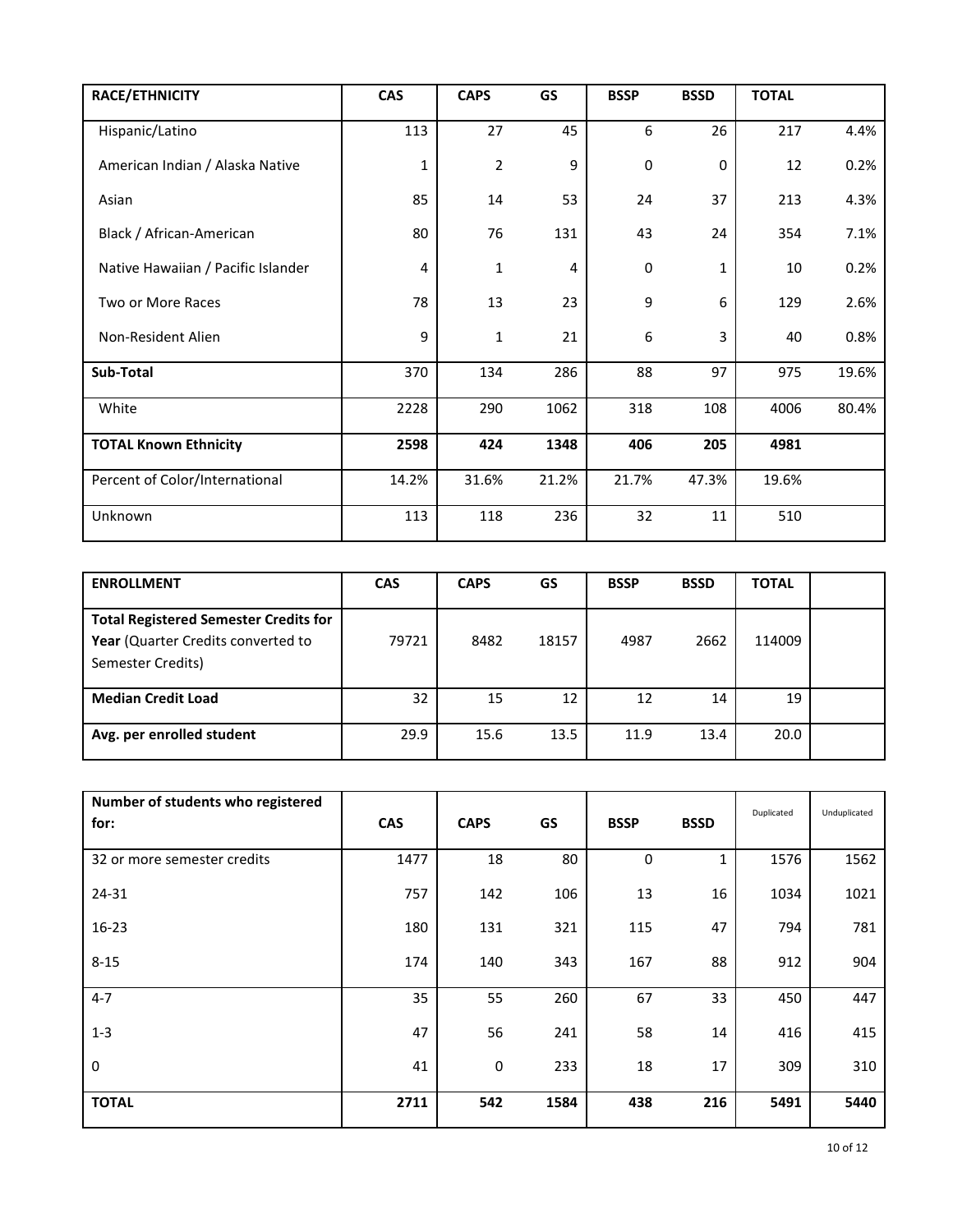| <b>STATE</b>                  | CAS            |        | <b>CAPS</b>               |        | GS             |        | <b>BSSP</b>    |        | <b>BSSD</b>    |        | <b>TOTAL</b>   |         |
|-------------------------------|----------------|--------|---------------------------|--------|----------------|--------|----------------|--------|----------------|--------|----------------|---------|
| Alabama                       |                |        |                           |        | $\mathbf 1$    | 0.1%   | $\overline{2}$ | 0.5%   |                |        | 3              | 0.1%    |
| Alaska                        | 5              | 0.2%   | $\mathbf 1$               | 0.2%   | $\mathbf 1$    | 0.1%   | $\mathbf 1$    | 0.2%   |                |        | 8              | 0.1%    |
| Arizona                       | $\overline{7}$ | 0.3%   |                           |        | 4              | 0.3%   | $\mathbf 1$    | 0.2%   |                |        | 12             | 0.2%    |
| Arkansas                      |                |        |                           |        |                |        | $\mathbf 1$    | 0.2%   |                |        | $1\,$          | 0.0%    |
| California                    | 11             | 0.4%   | $\overline{2}$            | 0.4%   | 14             | 0.9%   | 18             | 4.1%   | 193            | 89.4%  | 238            | 4.3%    |
| Colorado                      | 30             | 1.1%   |                           |        | 6              | 0.4%   | $\mathbf 1$    | 0.2%   |                |        | 37             | 0.7%    |
| Connecticut                   | $\mathbf 1$    | 0.0%   |                           |        | $\mathbf 1$    | 0.1%   | 8              | 1.8%   | $\mathbf 1$    | 0.5%   | 11             | 0.2%    |
| D.C.                          |                |        |                           |        |                |        |                |        |                |        |                |         |
| Delaware                      |                |        |                           |        |                |        |                |        |                |        |                |         |
| Florida                       | 8              | 0.3%   | $\ensuremath{\mathsf{3}}$ | 0.6%   | 13             | 0.8%   | $\overline{7}$ | 1.6%   |                |        | 31             | 0.6%    |
| Georgia                       | $\mathbf 1$    | 0.0%   | $\mathbf 1$               | 0.2%   | $\overline{2}$ | 0.1%   | 3              | 0.7%   |                |        | 7              | 0.1%    |
| Hawaii                        |                |        |                           |        | $\mathbf 1$    | 0.1%   | $\mathbf 1$    | 0.2%   |                |        | $\overline{2}$ | 0.0%    |
| Idaho                         |                |        |                           |        |                |        |                |        |                |        |                |         |
| Illinois                      | 80             | 3.0%   | $\overline{2}$            | 0.4%   | 9              | 0.6%   | 13             | 3.0%   |                |        | 104            | 1.9%    |
| Indiana                       | 5              | 0.2%   | $\mathbf 2$               | 0.4%   | 2              | 0.1%   | $\overline{2}$ | 0.5%   |                |        | 11             | 0.2%    |
| lowa                          | 72             | 2.7%   | $\mathbf 2$               | 0.4%   | 10             | 0.6%   | 21             | 4.8%   | $\mathbf 1$    | 0.5%   | 106            | 1.9%    |
| Kansas                        | $\overline{4}$ | 0.1%   |                           |        | 4              | 0.3%   |                |        | $\mathbf 1$    | 0.5%   | 9              | 0.2%    |
| Kentucky                      |                |        | $\mathbf 1$               | 0.2%   |                |        |                |        |                |        | $\mathbf{1}$   | 0.0%    |
| Louisiana                     | $\overline{2}$ | 0.1%   | $\mathbf 1$               | 0.2%   | $\overline{2}$ | 0.1%   |                |        |                |        | 5              | 0.1%    |
| Maine                         |                |        |                           |        |                |        | 2              | 0.5%   |                |        | $\overline{2}$ | 0.0%    |
| Maryland                      | 6              | 0.2%   | $\mathbf 1$               | 0.2%   | $\mathbf{1}$   | 0.1%   | 7              | 1.6%   | $\overline{2}$ | 0.9%   | 17             | 0.3%    |
| Massachusetts                 | $\mathbf 2$    | 0.1%   |                           |        | $\mathbf 1$    | 0.1%   | $\sqrt{4}$     | 0.9%   | $\mathbf 1$    | 0.5%   | 8              | 0.1%    |
| Michigan                      | 10             | 0.4%   | $\overline{2}$            | 0.4%   | $\overline{7}$ | 0.4%   | 8              | 1.8%   |                |        | 27             | 0.5%    |
| Minnesota                     | 2220           | 81.9%  | 479                       | 88.4%  | 1284           | 81.1%  | 244            | 55.7%  | $\overline{2}$ | 0.9%   | 4229           | 77.0%   |
| Mississippi                   |                |        | 3                         | 0.6%   |                |        |                |        |                |        | 3              | 0.1%    |
| Missouri                      | 5              | 0.2%   | $\mathbf 1$               | 0.2%   | $\overline{2}$ | 0.1%   |                |        |                |        | 8              | 0.1%    |
| Montana                       | 3              | 0.1%   | $\mathbf 1$               | 0.2%   | $\mathbf 1$    | 0.1%   | $1\,$          | 0.2%   |                |        | 6              | 0.1%    |
| Nebraska                      | $\overline{7}$ | 0.3%   | $\mathbf 1$               | 0.2%   | $\mathbf 1$    | 0.1%   | 7              | 1.6%   |                |        | 16             | 0.3%    |
| Nevada                        |                |        |                           |        | 3              | 0.2%   | $\mathbf 1$    | 0.2%   |                |        | 4              | 0.1%    |
| New Hampshire                 |                |        |                           |        | $\mathbf 1$    | 0.1%   |                |        |                |        | $\mathbf 1$    | 0.0%    |
| New Jersey                    | $\mathbf 1$    | 0.0%   |                           |        | $\mathbf 1$    | 0.1%   | $\mathbf 1$    | 0.2%   |                |        | 3              | 0.1%    |
| New Mexico                    |                |        |                           |        | $\mathbf 1$    | 0.1%   | $\overline{2}$ | 0.5%   |                |        | 3              | 0.1%    |
| New York                      | $\overline{2}$ | 0.1%   | $\mathbf 1$               | 0.2%   | 4              | 0.3%   | 2              | 0.5%   |                |        | 9              | 0.2%    |
| North Carolina                |                |        | 3                         | 0.6%   | $\overline{7}$ | 0.4%   | 3              | 0.7%   |                |        | 13             | 0.2%    |
| North Dakota                  | 8              | 0.3%   | $\overline{2}$            | 0.4%   | 10             | 0.6%   | 6              | 1.4%   |                |        | 26             | 0.5%    |
| Ohio                          | 2              | 0.1%   | $\mathbf 1$               | 0.2%   | 3              | 0.2%   | 2              | 0.5%   |                |        | 8              | 0.1%    |
| Oklahoma                      | $\mathbf 1$    | 0.0%   | $\mathbf 1$               | 0.2%   |                |        |                |        |                |        | $\overline{2}$ | 0.0%    |
| Oregon                        | 4              | 0.1%   | $\mathbf 2$               | 0.4%   | 4              | 0.3%   | 3              | 0.7%   |                |        | 13             | 0.2%    |
| Pennsylvania                  | 4              | 0.1%   | $\mathbf 1$               | 0.2%   | 7              | 0.4%   | 5              | 1.1%   | $\mathbf 1$    | 0.5%   | 18             | 0.3%    |
| Rhode Island                  |                |        |                           |        |                |        | $\mathbf 1$    | 0.2%   |                |        | $\mathbf 1$    | 0.0%    |
| South Carolina                | $\mathbf{1}$   | 0.0%   |                           |        | 2              | 0.1%   | $\mathbf 1$    | 0.2%   | $\mathbf{1}$   | 0.5%   | 5              | 0.1%    |
| South Dakota                  | 33             | 1.2%   | $1\,$                     | 0.2%   | $\overline{7}$ | 0.4%   | $\overline{2}$ | 0.5%   |                |        | 43             | 0.8%    |
| Tennessee                     | $\mathbf{1}$   | 0.0%   | $\overline{3}$            | 0.6%   | 4              | 0.3%   | 3              | 0.7%   | $\mathbf 1$    | 0.5%   | 12             | 0.2%    |
| Texas                         | 9              | 0.3%   | 3                         | 0.6%   | 11             | 0.7%   | 6              | 1.4%   | 5              | 2.3%   | 34             | 0.6%    |
| Utah                          | $\mathbf{1}$   | 0.0%   |                           |        |                |        |                |        |                |        | $\mathbf{1}$   | 0.0%    |
| Vermont                       |                |        |                           |        |                |        |                |        |                |        |                |         |
| Virginia                      | 2              | 0.1%   | $\mathbf{1}$              | 0.2%   | $\overline{2}$ | 0.1%   | $\overline{2}$ | 0.5%   | 3              | 1.4%   | 10             | 0.2%    |
| Washington                    | 13             | 0.5%   |                           |        | $\overline{2}$ | 0.1%   | $1\,$          | 0.2%   |                |        | 16             | 0.3%    |
| West Virginia                 |                |        |                           |        |                |        |                |        |                |        |                |         |
| Wisconsin                     | 129            | 4.8%   | 17                        | 3.1%   | 47             | 3.0%   | 33             | 7.5%   | $\mathbf{1}$   | 0.5%   | 227            | 4.1%    |
| Wyoming                       |                |        | $\mathbf{1}$              | 0.2%   |                |        |                |        |                |        | $\mathbf{1}$   | 0.0%    |
| Sub-total, US                 | 2690           | 99.2%  | 540                       | 99.6%  | 1483           | 93.6%  | 426            | 97.3%  | 213            | 98.6%  | 5352           | 97.5%   |
|                               |                |        |                           |        |                |        |                |        |                |        |                |         |
| Military - Europe             | 2              | 0.1%   |                           |        | $\overline{2}$ | 0.1%   |                |        |                |        | 4              | 0.1%    |
| Military - Pacific            |                |        |                           |        |                |        | $1\,$          | 0.2%   |                |        | $\mathbf{1}$   | $0.0\%$ |
| Foreign Address*              | 10             | 0.4%   | $\mathbf{1}$              | 0.2%   | 78             | 4.9%   | 5              | 1.1%   |                |        | 94             | 1.7%    |
| International (Visa)          | 9              | 0.3%   | $\mathbf 1$               | 0.2%   | 21             | 1.3%   | 6              | 1.4%   | 3              | 1.4%   | 40             | 0.7%    |
| <b>TOTAL Known</b>            | 2711           | 100.0% | 542                       | 100.0% | 1584           | 100.0% | 438            | 100.0% | 216            | 100.0% | 5491           | 100.0%  |
|                               |                |        |                           |        |                |        |                |        |                |        |                |         |
| <b>Total Number of States</b> | 34             |        | 29                        |        | 38             |        | 37             |        | 13             |        | 46             |         |

\**Foreign Address* includes only US citizens and permanent residents who do not have a US address. US citizens and permanent residents with US addresses are included in appropriate state or territory above.